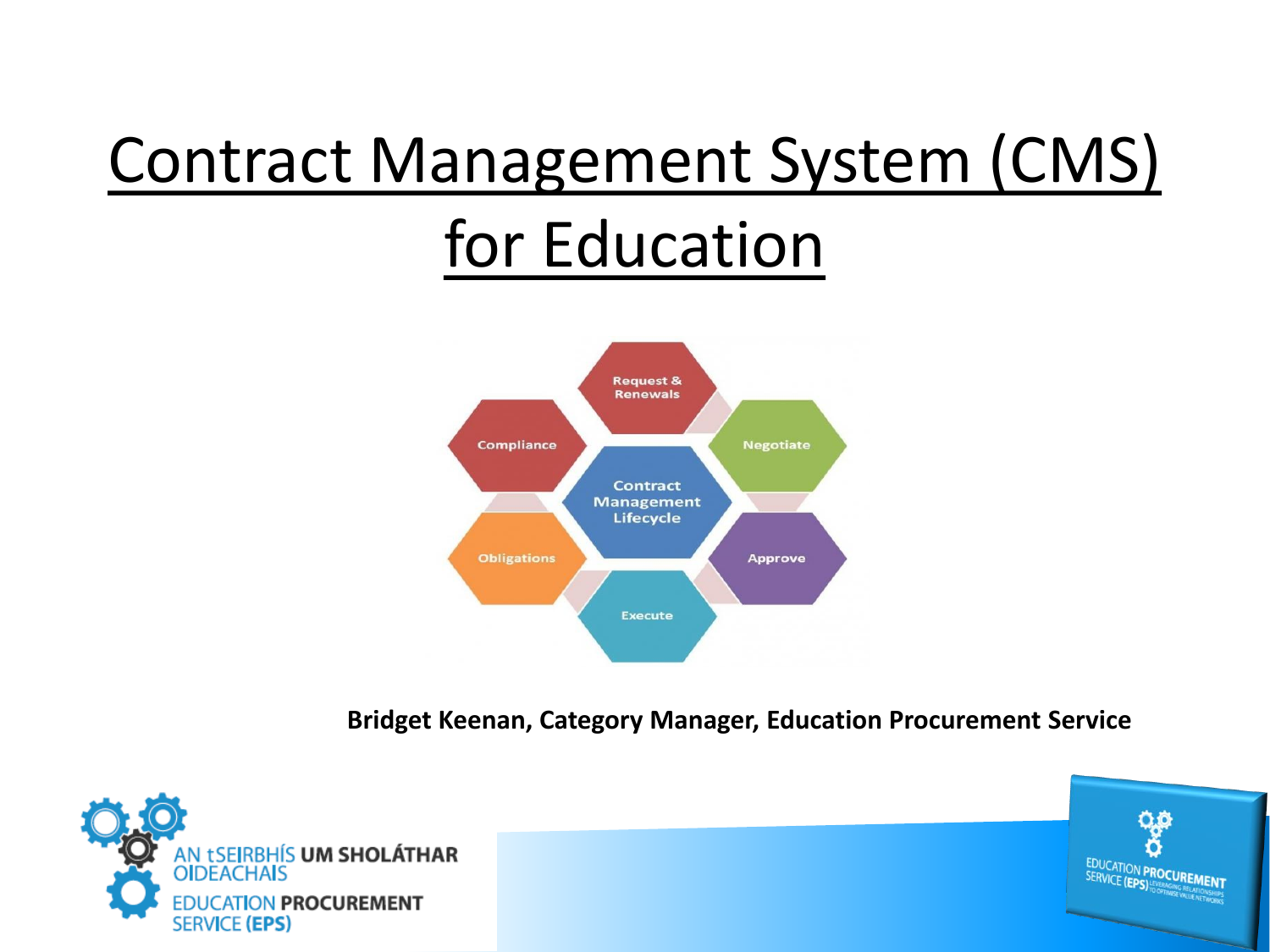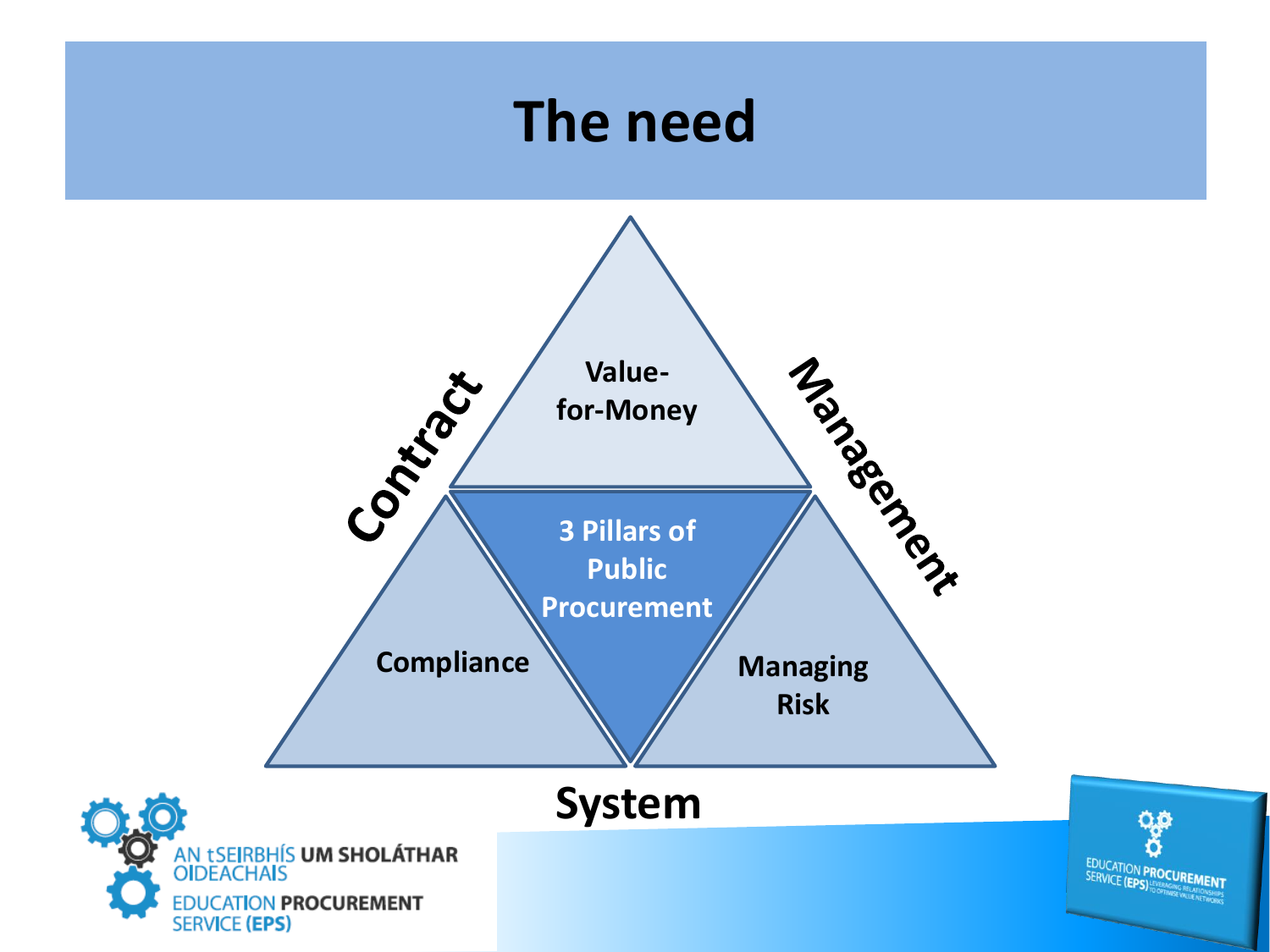# **Status Quo**

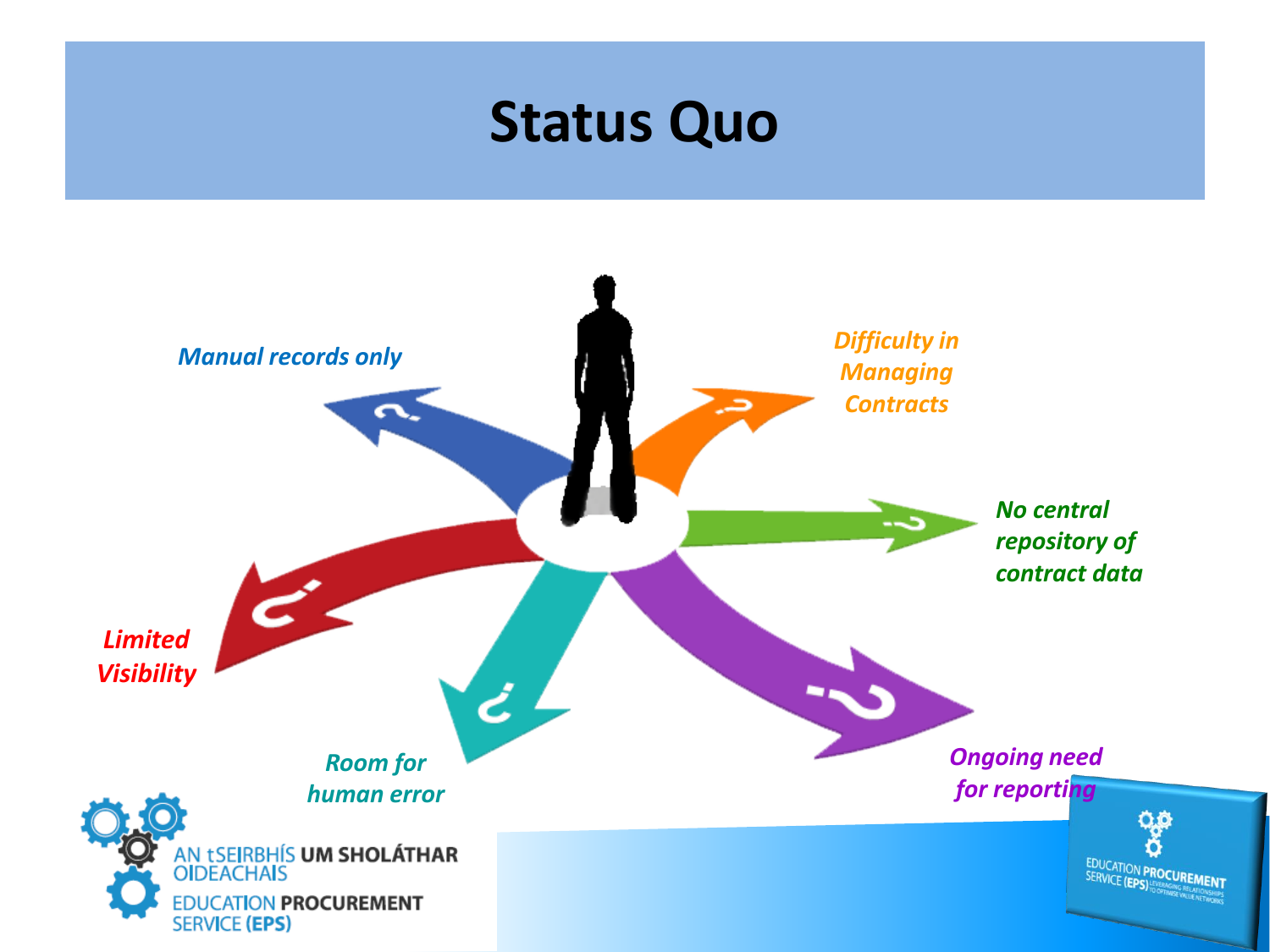# **What will CMS achieve**

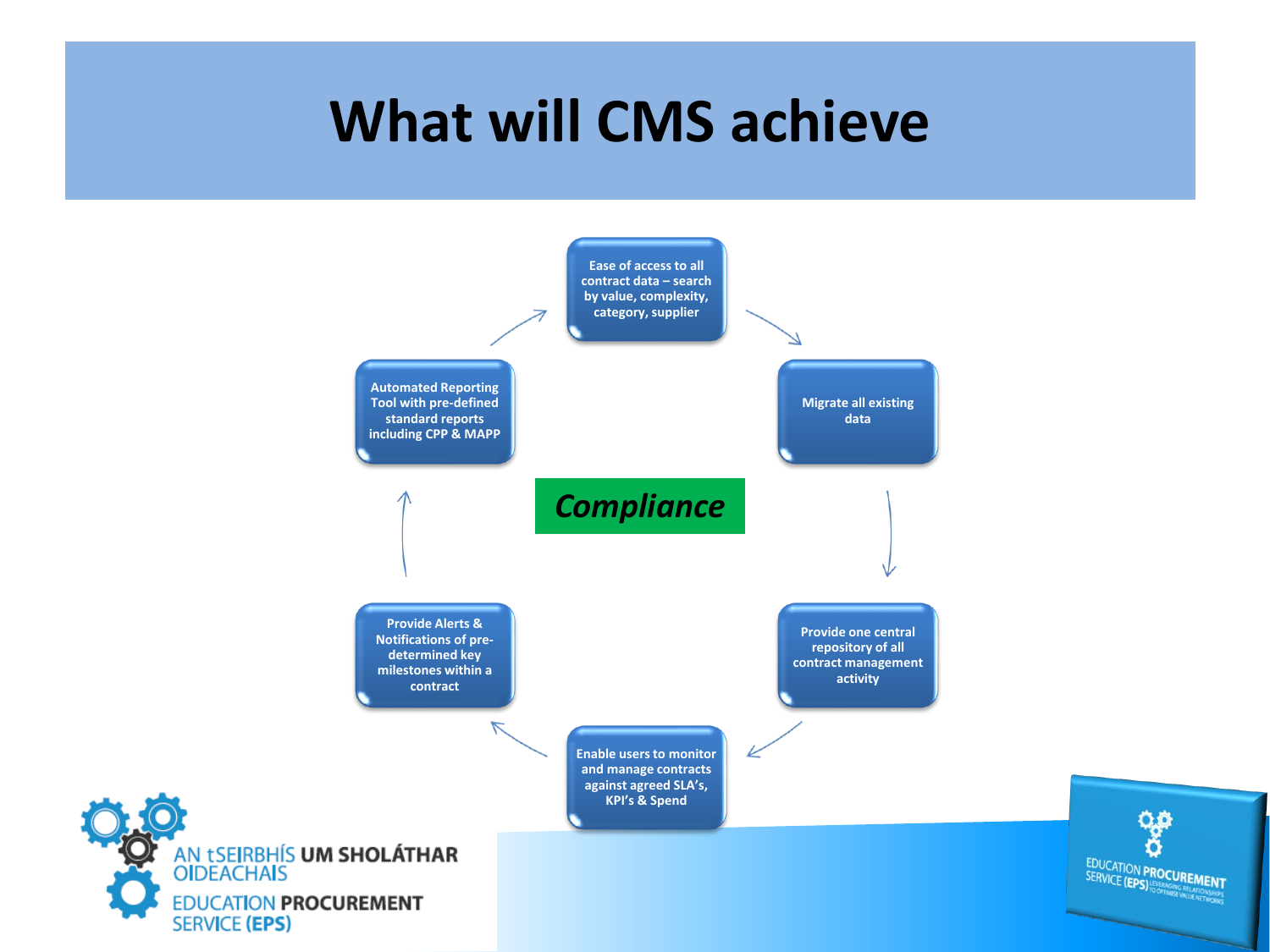## **What Process has been undertaken?**

Tender process undertaken for a Single Party Framework for the Provision of a Contract Management System

### **Successful supplier – Asite Solutions Limited**

*The system requirements were identified 'by the Education sector for the Education sector'*



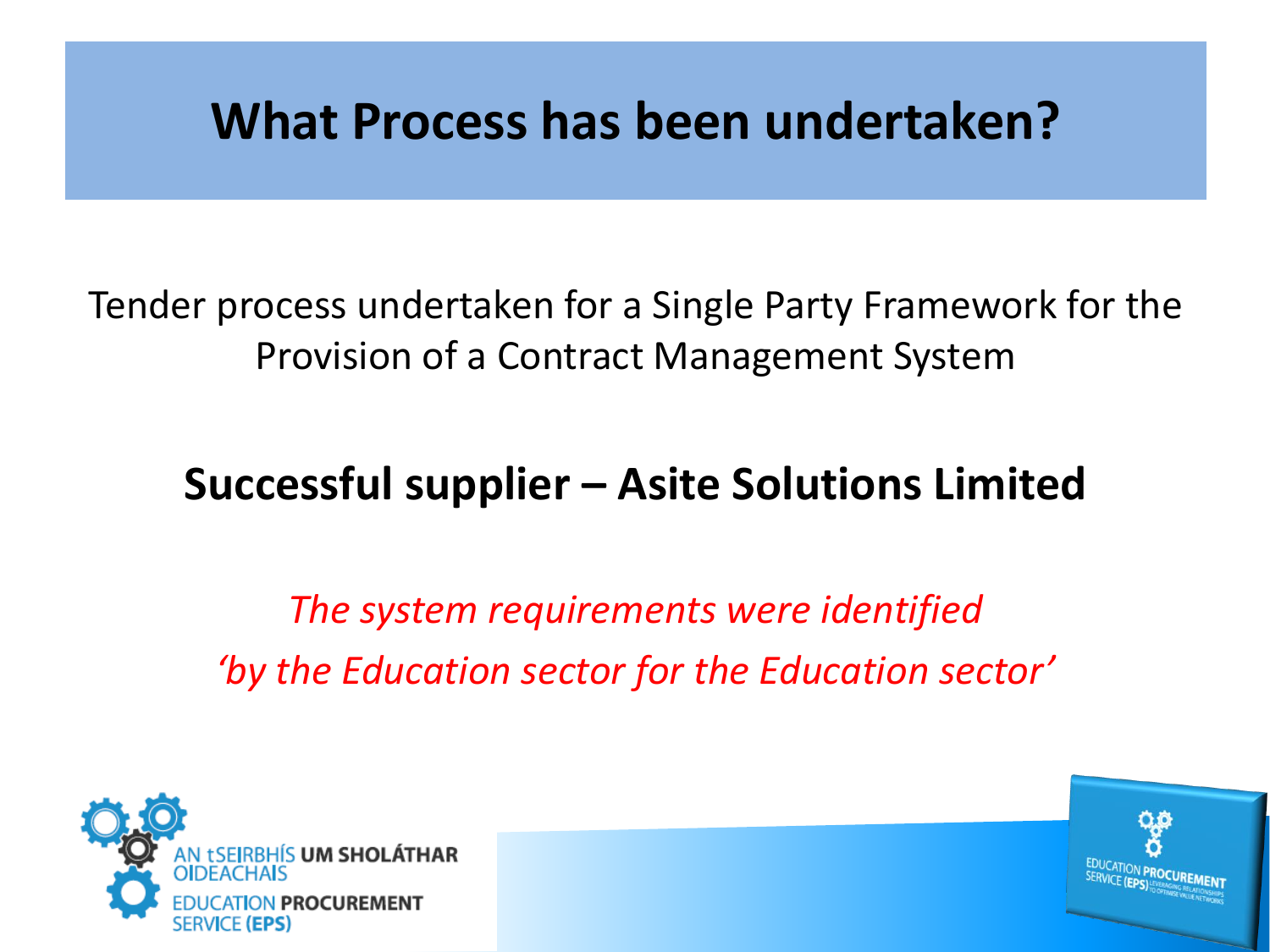# **A snapshot of what Asite can offer**

- ❑ **A Cloud based solution of a range of Applications and Modules that deliver core functionality to store and manage data**
- ❑ **The ability to manage and store data efficiently and securely, allowing for increased collaboration, aggregation and streamlining**
- ❑ **Provides multiple ways of advising users of pending actions. Notifications through CMS & Email. They can be categorised by Overdue, Due Today or by calendar**
- ❑ **Links parent and child contracts ie Frameworks & Mini-competitions**
- ❑ **Document repository with unlimited storage - upload all relevant contract files, tender documents, SLA's**
- ❑ **Advanced Reporting tool which provides one true single source of data, creating transparency**
- ❑ **Full audit trail functionality**
- ❑ **Provides a rich graphical dashboard functionality for users**



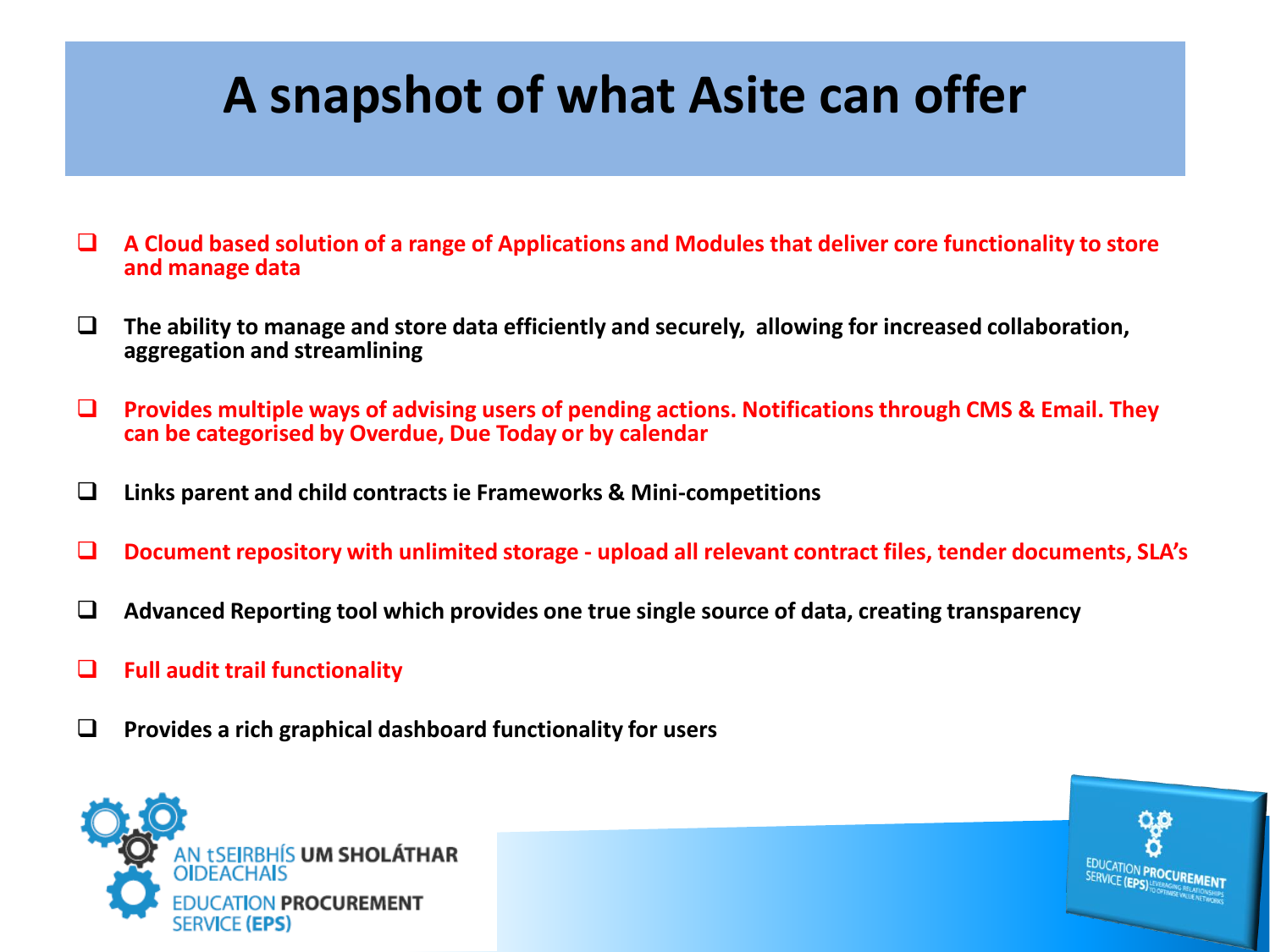### **Reporting capability – How Asite can display your data**





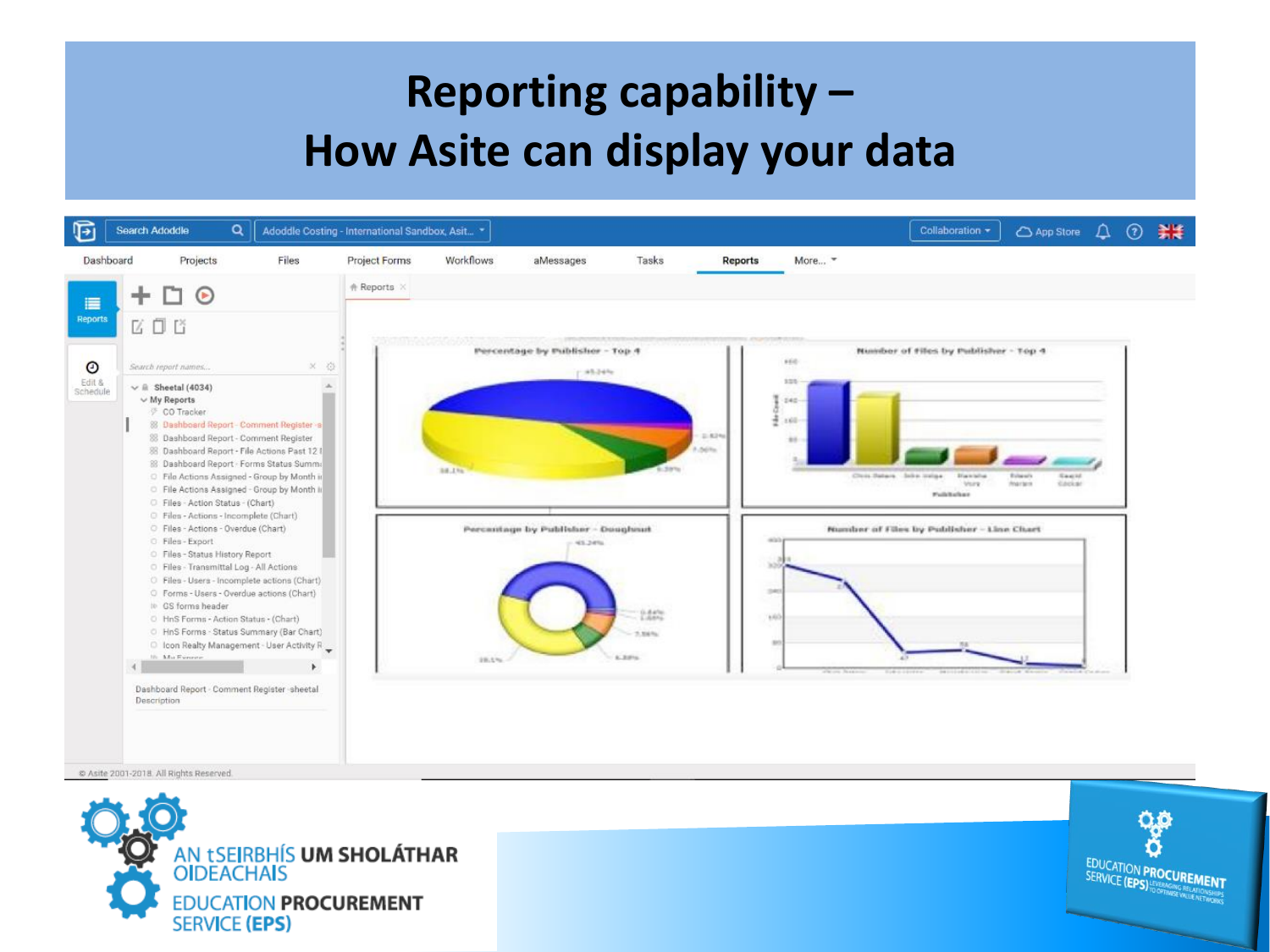### **Who will do the first implementation and what will be involved?**

### *EPS will configure & implement the Asite solution on behalf of the Education sector.*

The Implementation phase will include;

- $\triangleright$  Capturing of requirements/data fields (in accordance with tender specification)
- $\triangleright$  Workflow mapping
- $\triangleright$  Requirements sign off
- ➢ Data Migration
- $\triangleright$  User Acceptance Testing
- $\triangleright$  Training
- $\triangleright$  Go Live

#### *Conclusion: Base Product Available for Education Partners*



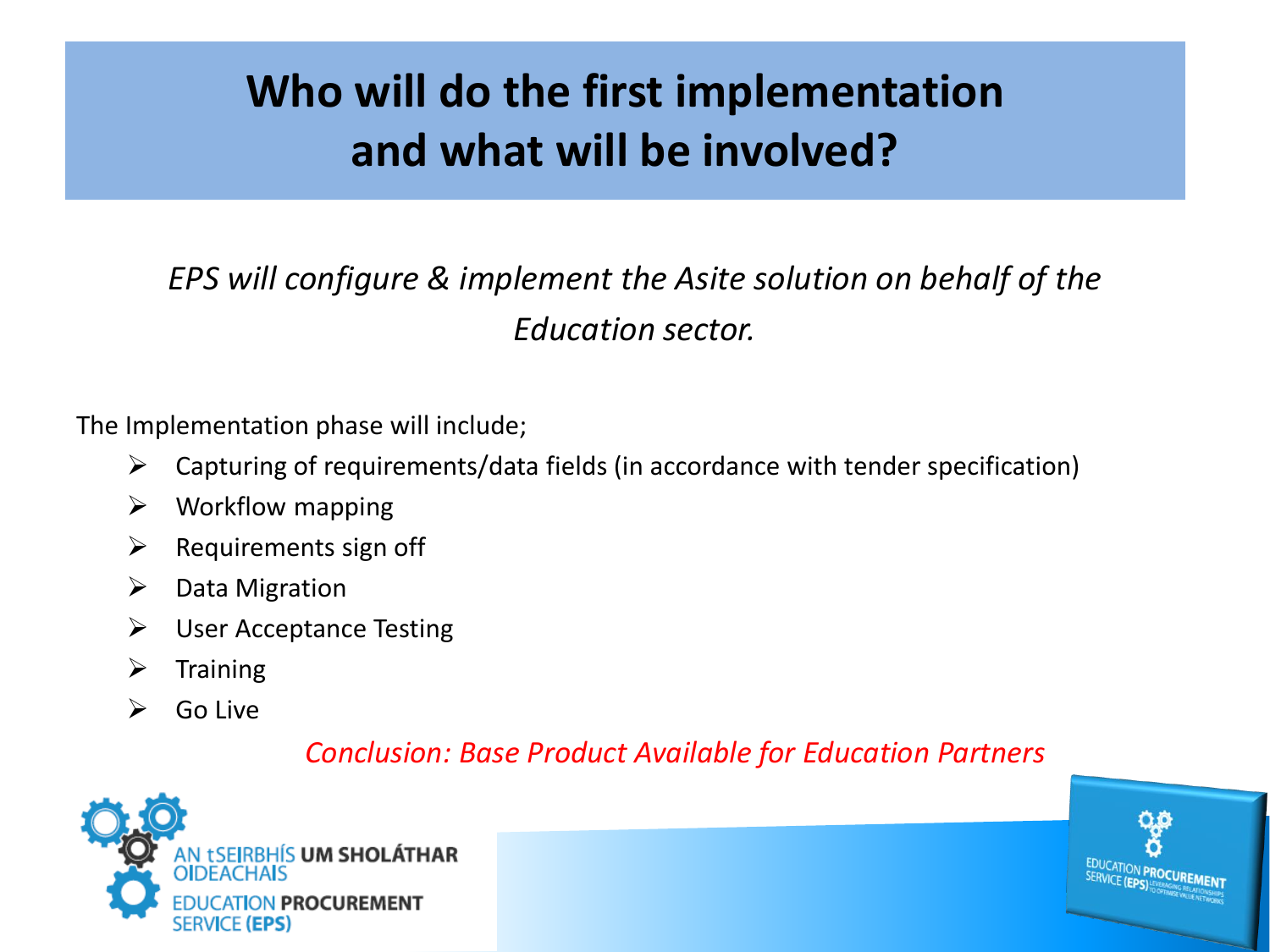### **What will be involved when an Education partner implements CMS?**

The base product is now available;

- ➢ Capturing of requirements/fields
- $\rightarrow$  Workflow mapping
- $\rightarrow$  Requirements sign off
- ➢ Data Migration
- $\triangleright$  Any additional configuration required locally
- $\triangleright$  User Acceptance Testing
- $\triangleright$  Training
- $\triangleright$  Go Live

#### *An allowance has been made within the pricing for minor customisation*



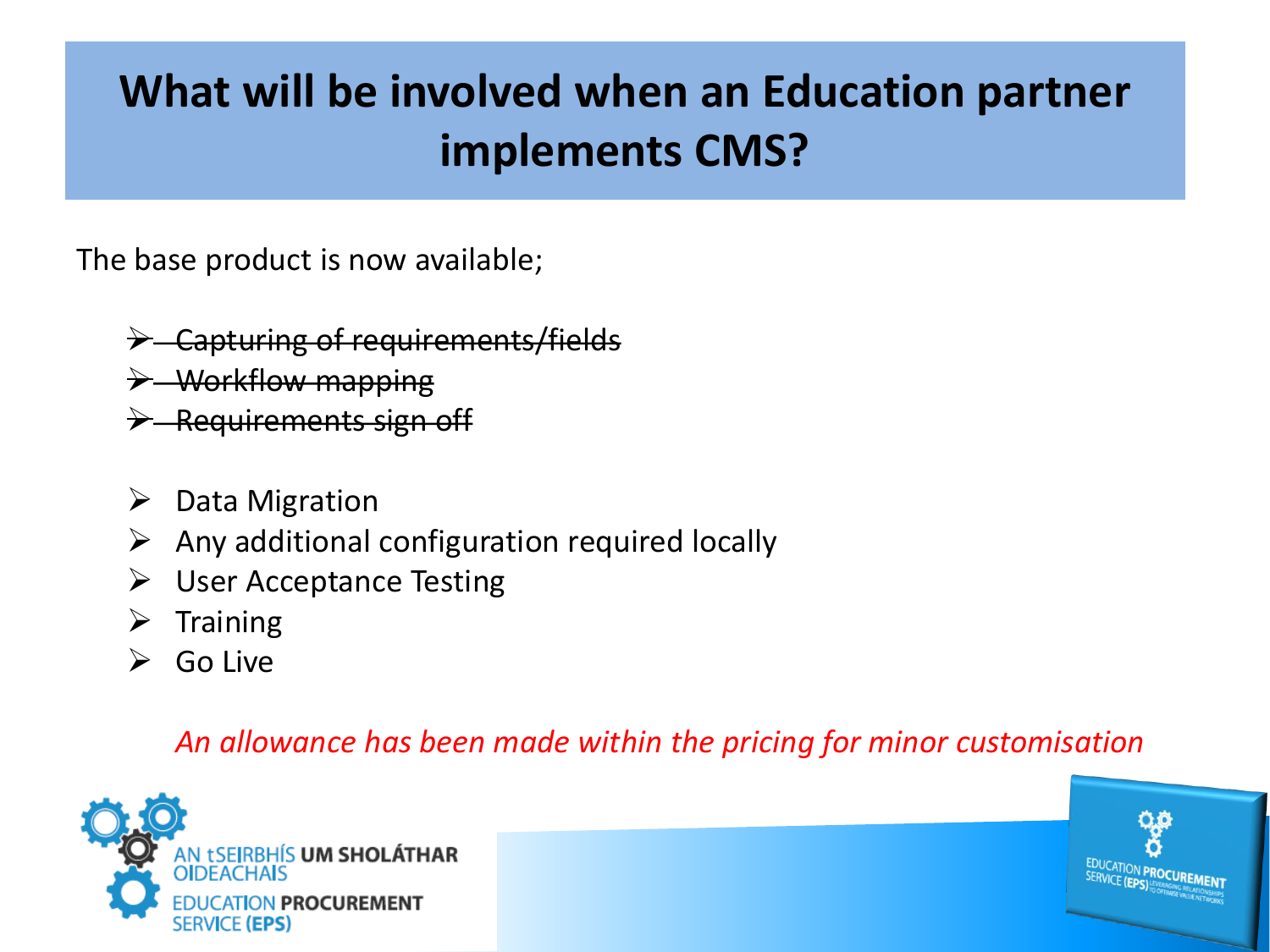### **How will your manually held data be migrated to CMS?**



**ADODDLE MIGRATION OPTIONS** 



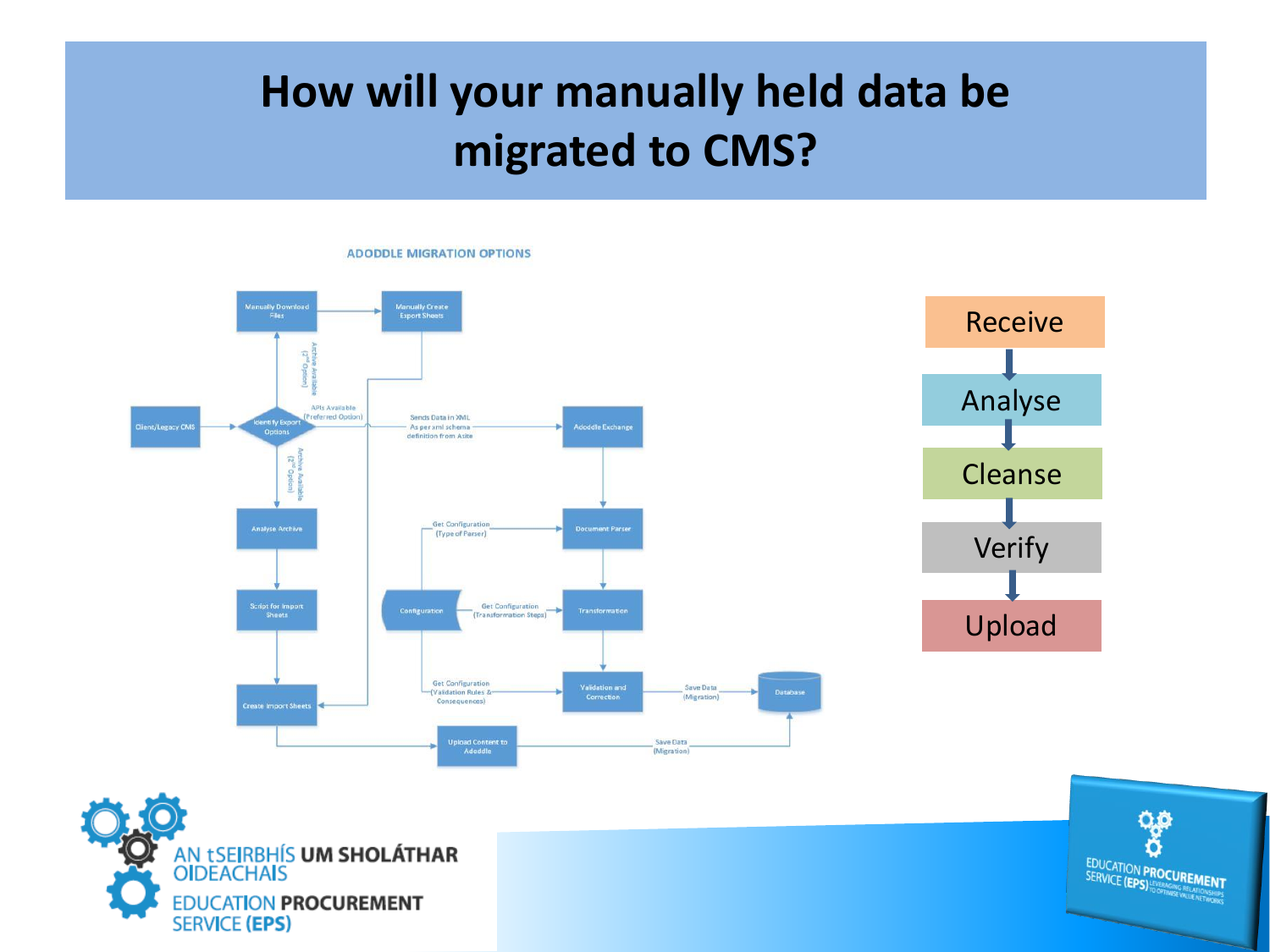### **How can Education Partners avail of the Framework?**

- ❑ EPS have engaged with Asite to commence implementation timeline to be agreed
- ❑ Once EPS implementation has concluded, EPS will inform all Education Partners that CMS/the Framework is available for drawdown
- ❑ EPS will provide a brief User Guide including Asite Account Manager details
- ❑ Each Authority will Complete the Notification to Activate Services Form (NASF) and send to Asite

#### *Your implementation will be initiated with Asite*



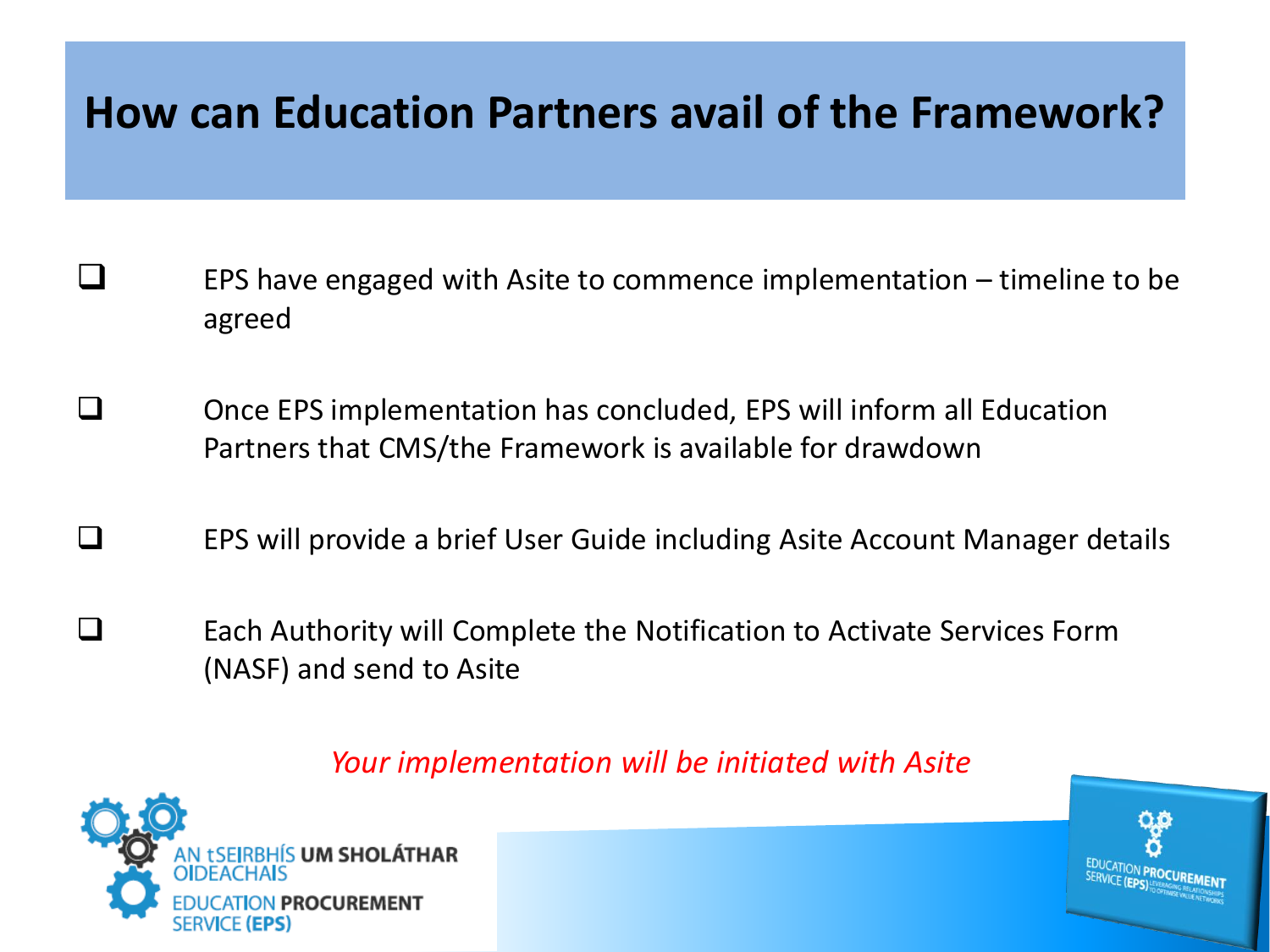### **How much will it cost?**

| <b>Asite Solutions Limited</b>                   | Cost per drawdown<br>(based on 5 users) |
|--------------------------------------------------|-----------------------------------------|
| Annual Licence Cost (including support)          | €1,920                                  |
| Configuration & Implementation (based on 2 days) | €2,200                                  |
| Archive cost per workspace (once off)            | €1,200                                  |
| Training $-2$ days for 10 delegates              | €2,200                                  |
| Train the Trainer cost (if required)             | €1,400                                  |
| Total                                            | €8,920                                  |

Notes;

- The Annual Licence fee is the only ongoing cost and includes support
- Train the Trainer cost is only if required
- Daily Rate for Consultancy/development €1,200
- Cost of additional Users €32 per user per month (€384 annually)